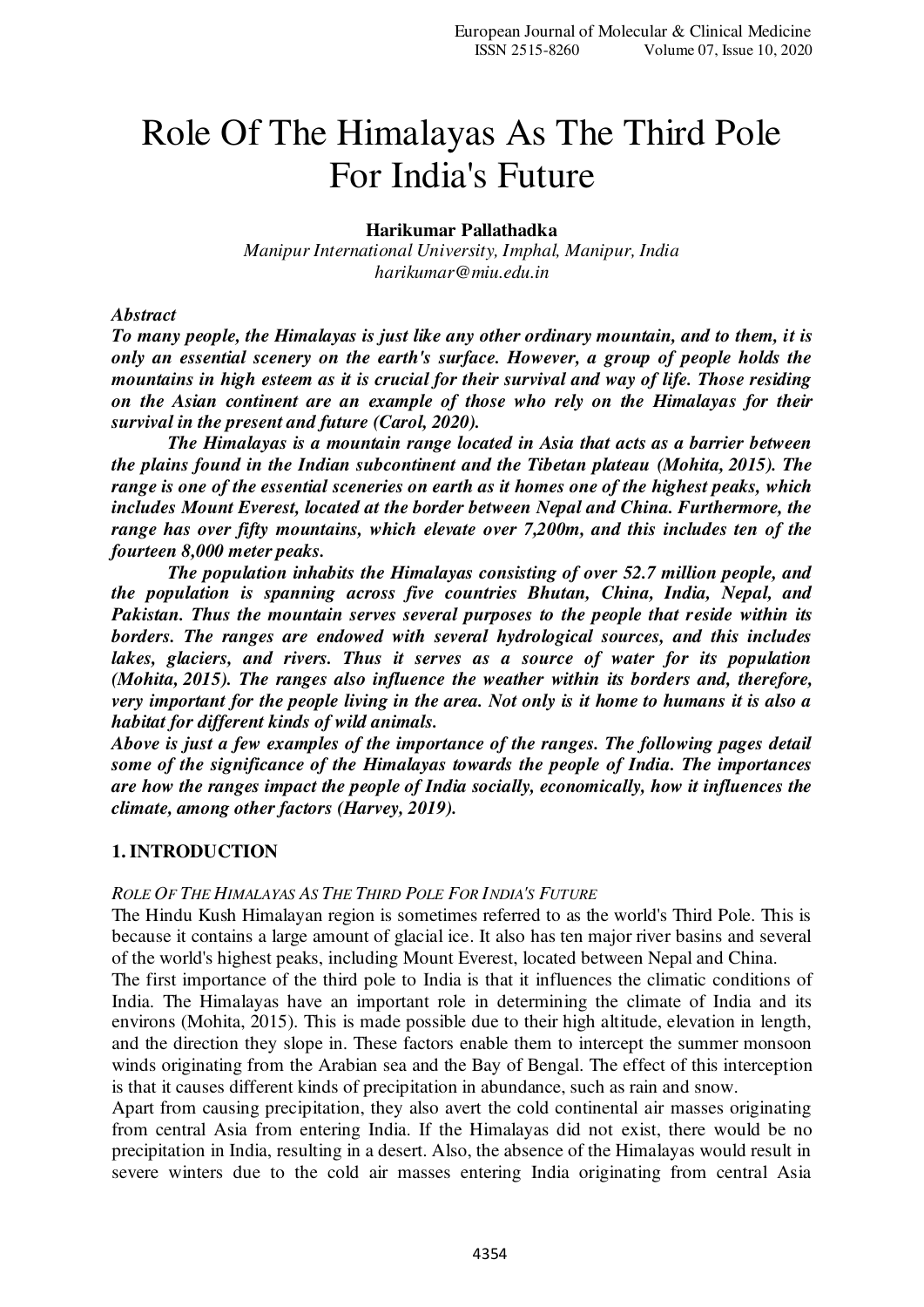(Harvey, 2019). According to recent meteorological studies, the Himalayas are responsible for dividing the jet stream into two distinct branches, which play an important role in directing monsoon winds in India.

As the third pole for India, the Himalayas has also provided protection and security from invaders since time immemorial. Thus, it serves as an important defense barrier. However, the Chinese aggression and attack on India in October 1962 has put doubt on the defensive role of the Himalayas and, in turn, minimized its recognition as a source of a defensive barrier. Despite all the factors and the advanced technology in modern warfare, the Himalayas' role as a defensive barrier cannot be ignored.

As the third pole for India, the Himalayas also acts as a source of several rivers in India. Several factors contribute to these rivers: India has its origin in the third pole, and these factors are abundant rainfall, enormous glaciers, and massive snow-fields. They are the major factors acting as feeding grounds for the great rivers in India. The melting snow in summer provides abundant water for the rivers that carter for even the dry season. These rivers originating from the third pole, together with their hundreds of tributaries, have been the basis of life for India since the beginning of time.

 The third pole has also contributed to the fertile soil in India. The grounds are fertile as they contain massive alluvium. The rivers originating from the Himalayas and their several tributaries carry large quantities of alluvium as they descend from the Himalayas. The alluvium carried is then deposited in the Great Plain of North India in thus making the soil very fertile (Mohita, 2015). As a result, the plain is regarded as one of the world's most fertile lands. According to a recent study, the Indus and Ganga carry approximately 19 and 10 lakh tonnes of silt per day, respectively, and the Brahmaputra carries more than the two. The great plain of north India has been described as a gift from the Himalayas.

 The fertile soils brought about by the Himalayas have promoted agriculture in the plains. Several crops are grown and, in turn, provided food for the farmers. The crops grown are also a source of income, and, in turn, it contributes to India's economy as the government collects taxes from the merchants (Carol, 2020).

Even though the third pole does not provide sufficient flatlands for agriculture, some slopes are terraced for cultivation. In the terraced slopes, rice is the major crop grown. Some of the other crops grown include wheat, ginger, maize, tobacco, and potatoes. Tea is a particular crop that is grown on the slopes of the hill only. In the Himalayan regions, several varieties of crops are grown, such as peaches, pears, walnut, grapes, cherries, mulberry, among many others.

 The Himalayan region also provides several sites that can be used for the production of hydroelectricity. With the worldwide increase in energy demand, countries are looking for various energy sources that are not hazardous to the environment. India, as a country, has a huge potential for hydropower as a source of energy (Mohita, 2015). The benefit of hydropower as a source of energy is that it is renewable and has the added benefits of water storage for agriculture and several other uses. The third pole is endowed with natural waterfalls in certain regions, while dams can be constructed across rivers in different areas.

 The recent investigations on the status of hydropower in the HKH regions show that it has a hydroelectric potential of over 334 Gigawatts (Carol, 2020). India being a part of the Hindu Kush Himalayan countries (HKH) countries Bangladesh, India, Nepal, and Pakistan, also has a lot of hydroelectric power waiting to be tapped in. With the growing need for power and development in technology, India's hydroelectric power will most likely be one of the significant energy sources. The massive hydropower of the Himalayan Rivers is yet to be utilized appropriately.

 The third pole is also richly endowed with forest resources. As per their altitude, the ranges show a vast area of vegetative cover from the tropical to the Alpine (Harvey, 2019).